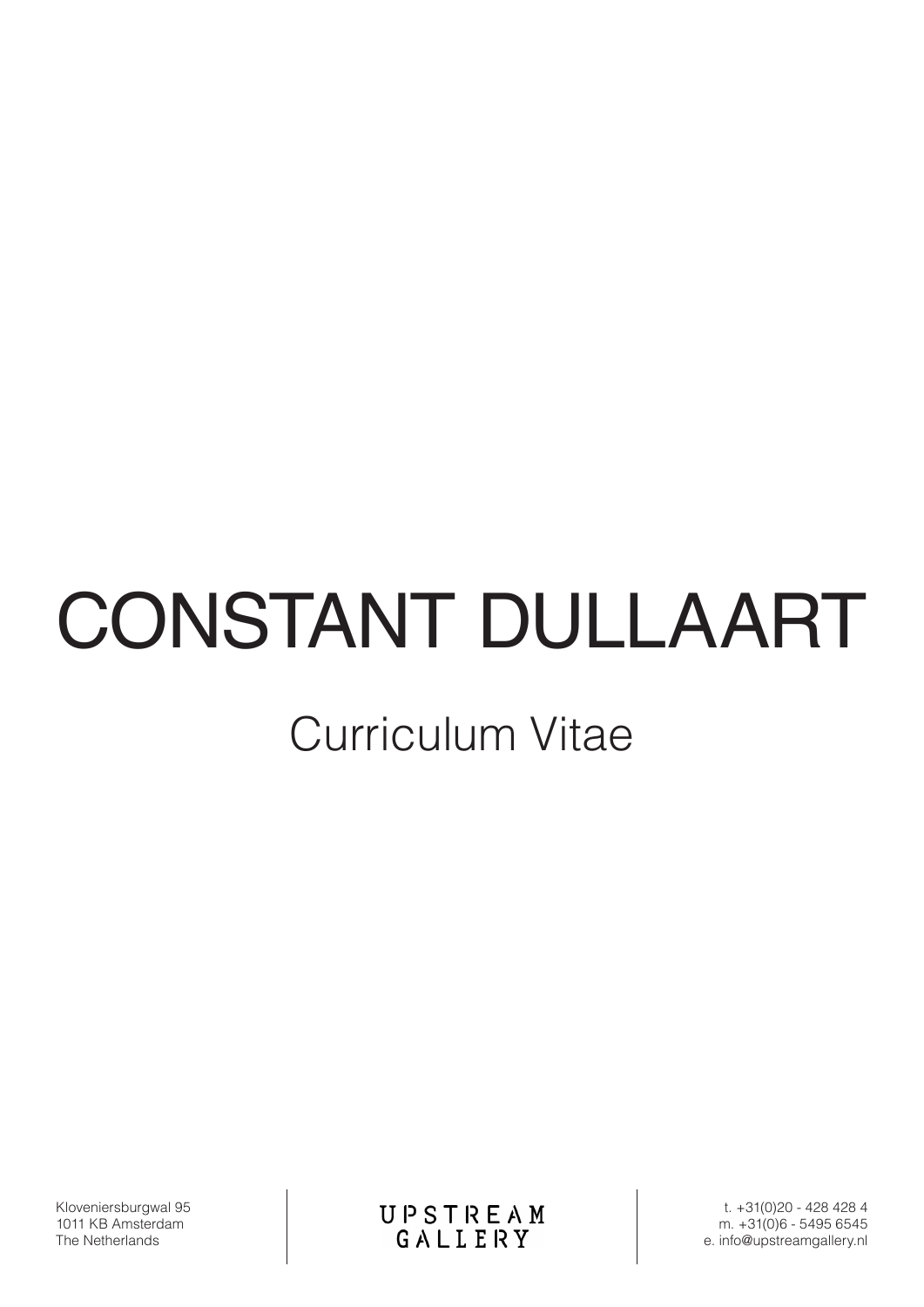| Name:             | <b>Constant Dullaart</b>                                                                                                                                           |
|-------------------|--------------------------------------------------------------------------------------------------------------------------------------------------------------------|
| Website           | www.constantdullaart.com                                                                                                                                           |
| Date of Birth:    | 1979, NL                                                                                                                                                           |
| <b>Residence:</b> | Berlin, Germany                                                                                                                                                    |
| <b>Education:</b> | 2008 Rijksakademie van beeldende kunsten / Dutch<br>Ministry of Education, Culture and Science, Amsterdam, Netherlands<br>2002 Gerrit Rietveld Academie, Amsterdam |

# **SOLO EXHIBITIONS (SELECTION)**

- 2020 Constant Dullaart: This Unjust Mirror, Fries Museum, Leeuwarden
- 2019 Profile Wars, Cirl.Art, ABN AMRO, Amsterdam dull.life™ - hack, hustle, historicize, Upstream Gallery, Amsterdam
- 2018 Cultural Matter: Constant Dullaart, LIMA, Amsterdam Constant Dullaart 100.000 Followers for Everyone, FOAM Museum, Amsterdam The Armory Show New York with Upstream Gallery
- 2016 Deep Epoch, Upstream Gallery, Amsterdam Future Gallery, Berlin, Germany MU, Eindhoven, Smart Objects, Los Angeles
- 2015 The Possibility of an Army, Schirn Kunsthalle Frankfurt, Frankfurt, Germany Jennifer, Futura, Prague Opening Times, London Filter economy and quantified social capital, Dutch National Bank, Amsterdam ABC with Future Gallery, Berlin The Censored Internet, Aksioma, Ljubliana
- 2014 High Retention Slow Delivery, Jeu de Paume-espace virtuel, Paris Stringendo, Vanishing Mediators, Carroll / Fletcher, London Brave New Panderers, XPO Gallery, Paris
- 2013 Jennifer in Paradise, Future Gallery, Berlin Jennifer in Paradise, Import Projects, Berlin
- 2012 Onomatopoeia, Utah Museum of Contemporary Art, Salt Lake City HEALING, Fabio Paris Gallery, Brescia, Italy Treffpunkt Internet, speedshow, Berlin

# **GROUP EXHIBITIONS (SELECTION)**

- 2022 NFT Exhibition Art and the Blockchain, a rose is a rose is a rose, Amsterdam, NL
- 2021 Open Secret, KW Berlin, DE PROOF OF ART, OÖ Landes-Kultur GMBH, Francisco Carolinum, Linz, AU 150 -'Calculating Control' by Zentrum für Netzkunst, panke.gallery, Berlin, DE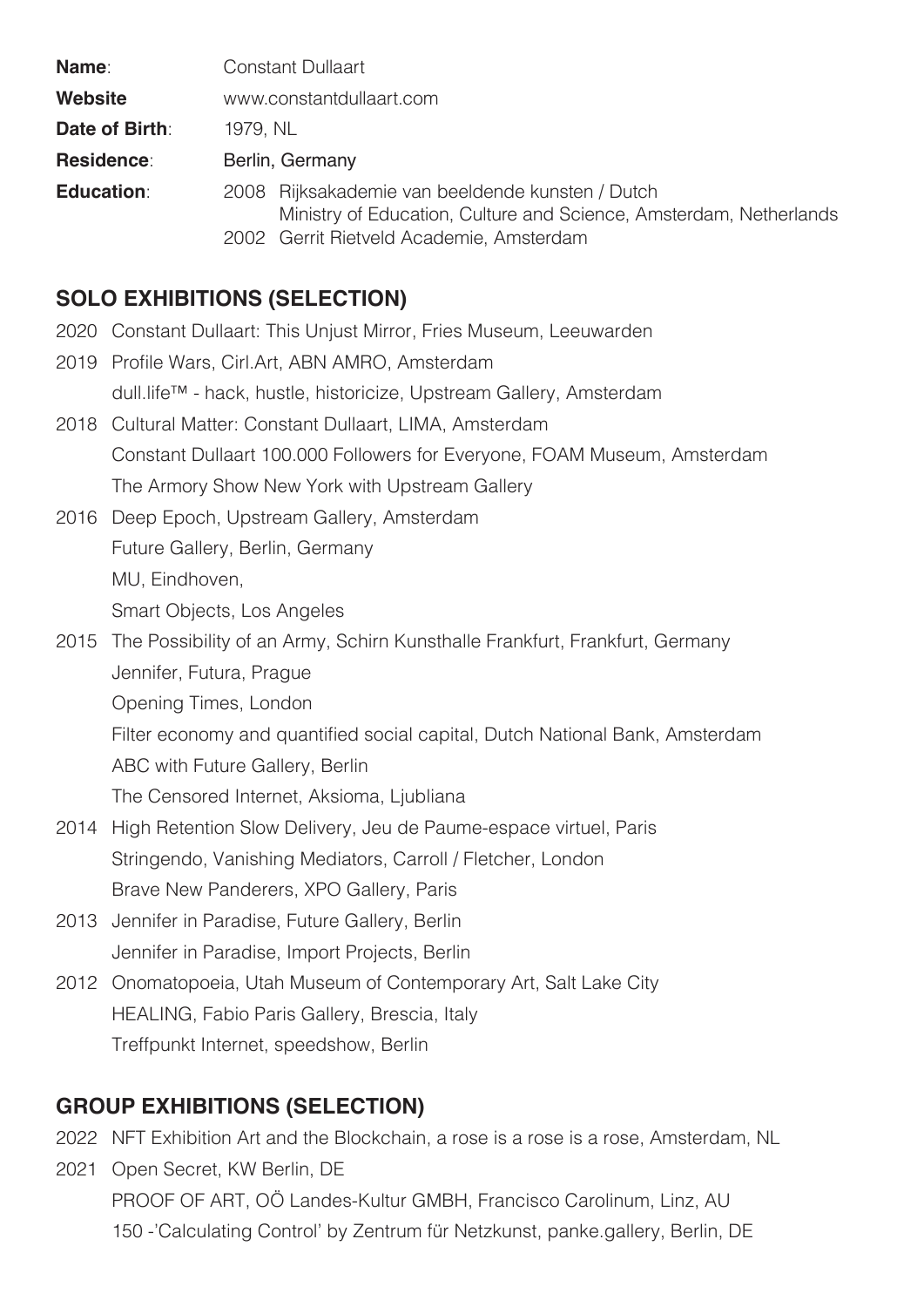Tomorrow, Office Impart, Berlin, DE Artificial Intelligence, Hygiene Museum, Dresden, DE How to Win at Photography – Image-Making as Play, Fotomuseum Winterthur, Winterthur, CH New Viewings #34, Barbara Thumm, Berlin, DE Diversity United, Berlin, DE Wild Frictions: The Politics and Poetics

2020 Art in the Age of Anxiety, Sharjah Art Foundation, Sharjah Art Musuem, Sharjah (UAE) Search for… Feminism, VKBÖ, Vienna opencoil.show at Berlin Zentrum für Netzkunst, Berlin, DE Come Closer! Office Impart, Berlin, DE The New Outside, https://upstream.gallery, Amsterdam, NL Versammlungsfreiheit, Villa Shöningen, Potsdam, DE Die Zukunft der SPD, Zwinger Gallery Berlin, DE Diversity United, Moscow – Berlin - Paris, RU Art in the age of Anxiety, Sjarjah, UAE Eintritt in ein Lebewesen Von der Sozialen Skulptur zum Plattform-Kapitalismus, Kunstraum Kreuzberg, Berlin, DE

2019 Link in Bio, Museum der Bildenden Künste, Leipzig Stadstriënnale Hasselt / Genk, Screen it, Hasselt Art after Social Media, Museum of fine Arts, Leipzig, DE Do or Delegate, Onomatopee, NL Behind the screen, Kindl, Berlin, DE Uncanny Valley, Vienna Biennale, AT Screen it! at Art Brussels, Brussels Festival van de Controle, Cultuurcentrum Hasselt, Hasselt Behind the Screen, Kindl, Berlin Influencers, Galerie Hussenot, Paris

- 2018 Strasbourg Biennale, Strasbourg, France Agency, Nome Gallery, Berlin All I Know is What's on the Internet, The Photographers Gallery, London Algorithmic Superstructures, Impakt Festival, Utrecht Berlin Zentrum der Netzkunst - Damals und Heute, Panke Gallery, Berlin I Was Raised On The Internet, Museum of Contemporary Art, Chicago When Facts don't Matter, Lismore Castle Arts, Lismore From ZERO to 2018, Upstream Gallery, Amsterdam
- 2017 Electronic Superhighway, MAAT, Lisbon Open Codes, ZKM, Karlsruhe, Germany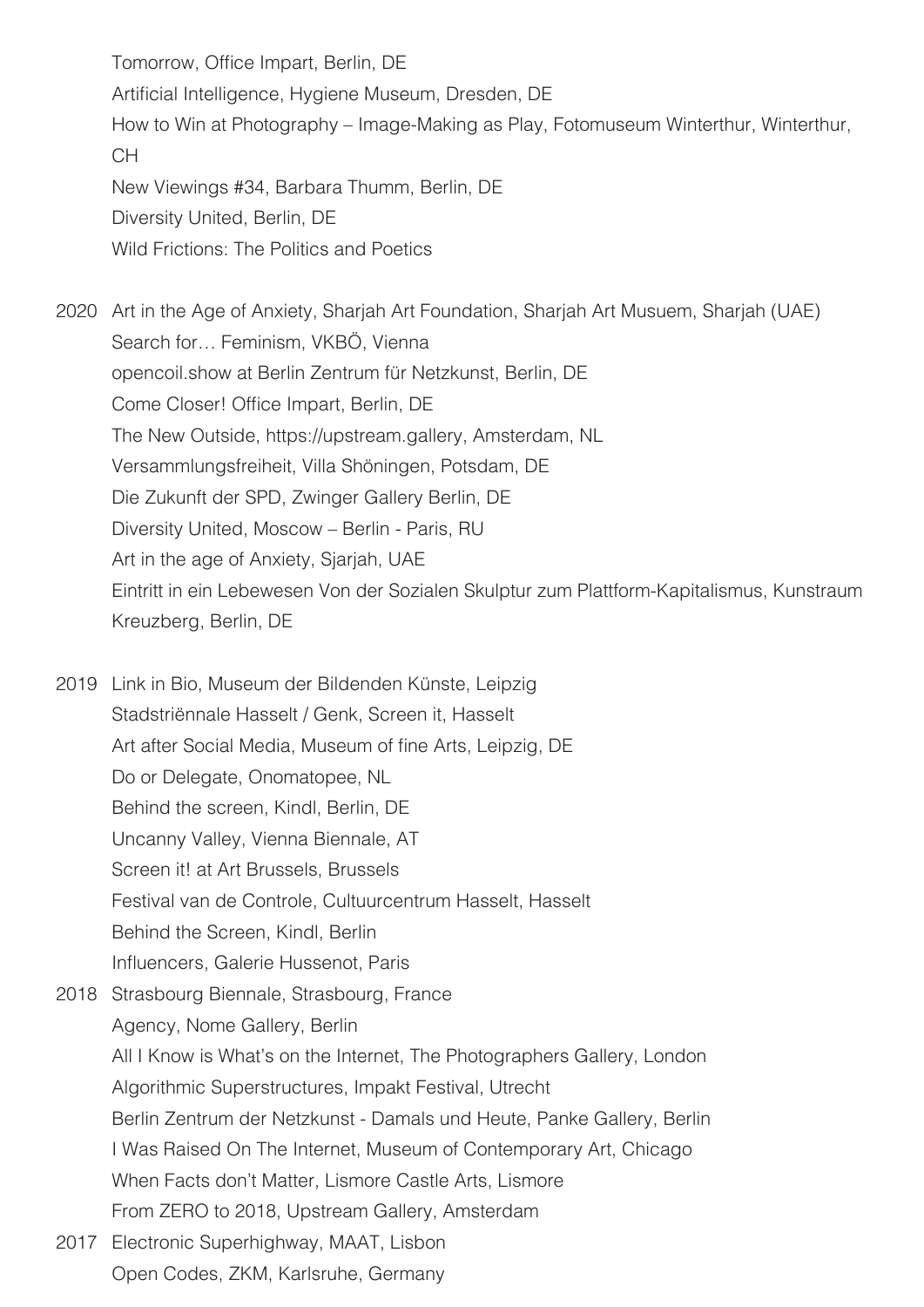Windows, Basel Collecting Europe, Victoria & Albert Museum, London How to Disappear Completely, Garage Rotterdam, Rotterdam Human/Digital: a Symbiotic Love Affair, Kunsthal Rotterdam, Rotterdam Transmediale, Berlin 2016 Electronic Super Highway, White Chapel, London Neo Liberal Lulz, Carroll / Fletcher, London 2015 Find your Beach, Kurator, Rapperswill, CH Follow, Fact, Liverpool Sign of the Times, Zeeuws Museum, Middelburg Kvalitar, Prague Planet Hype, Museum of the Image, Breda Then they form us, Museum of Contemporary Art, Santa Barbara YouTube, Kunsthaus Langenthal Algorithmic Rubbish, Stedelijk Museum Bureau Amsterdam, Amsterdam Mijn Vlakke Land, Foto Museum Antwerpen Muse, Frans Hals museum / de Hallen, Haarlem When I give, I give myself, van Gogh Museum, Amsterdam Výstava, Plato, Ostrava Panopticon, UMOCA, Salt Lake City PEBCAK IMHO, HEK / Liste 2015, Basel Hamster Hipster Handy, Museum Angewandte Kunst, Frankfurt Digital // Analog: Indifferenz, Motorenhalle, Dresden 2014 Böse Clowns, HMKV, Dortmund BALCONISM, MoMart, Amsterdam Collecting Europe, Victoria & Albert Museum, London How to Disappear Completely, Garage Rotterdam, Rotterdam Human/Digital: a Symbiotic Love Affair, Kunsthal Rotterdam, Rotterdam Transmediale, Berlin 2016 Electronic Super Highway, White Chapel, London Neo Liberal Lulz, Carroll / Fletcher, London 2015 Find your Beach, Kurator, Rapperswill, CH Follow, Fact, Liverpool Sign of the Times, Zeeuws Museum, Middelburg Kvalitar, Prague Planet Hype, Museum of the Image, Breda Then they form us, Museum of Contemporary Art, Santa Barbara YouTube, Kunsthaus Langenthal Algorithmic Rubbish, Stedelijk Museum Bureau Amsterdam, Amsterdam Mijn Vlakke Land, Foto Museum Antwerpen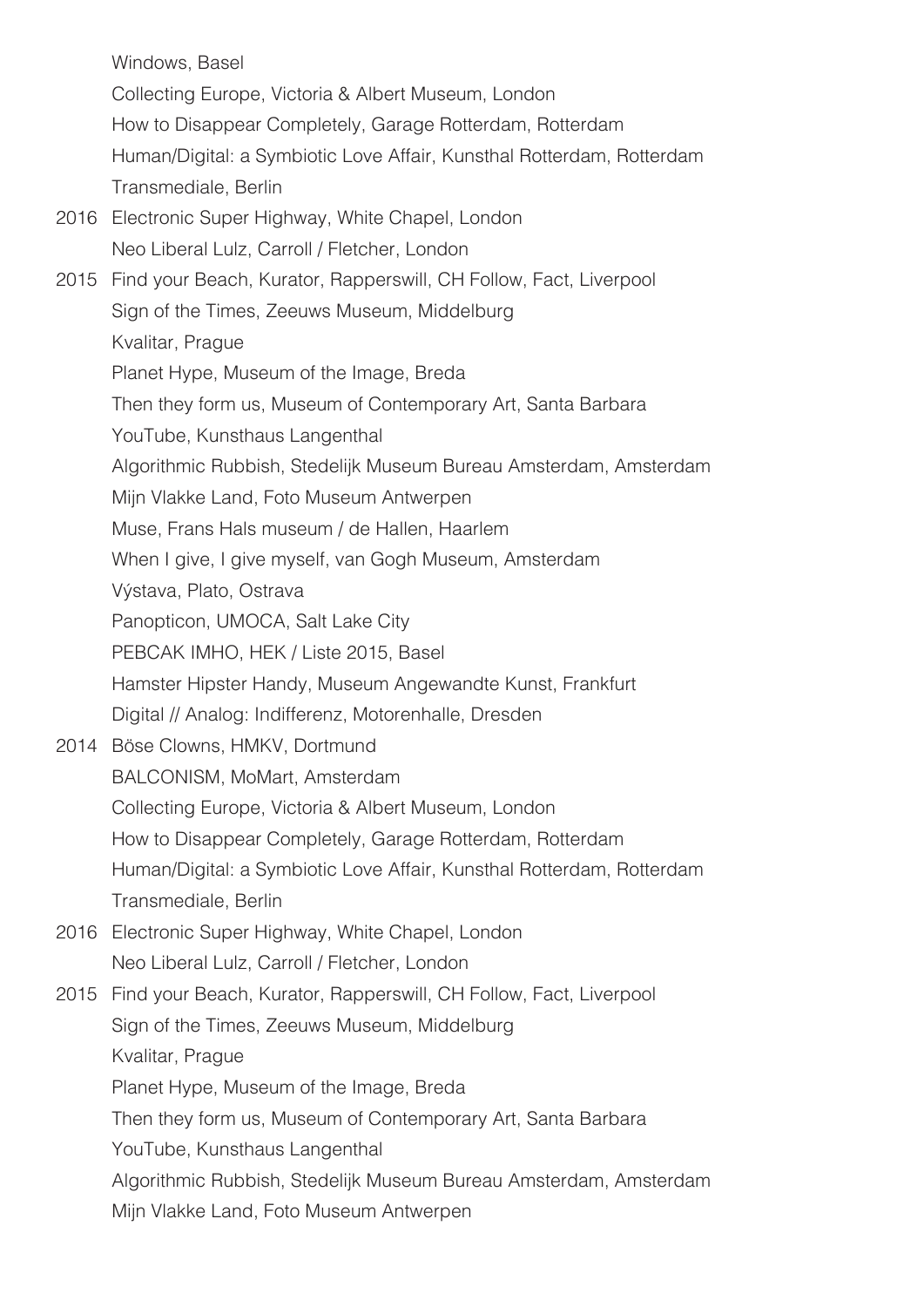Muse, Frans Hals museum / de Hallen, Haarlem When I give, I give myself, van Gogh Museum, Amsterdam Výstava, Plato, Ostrava Panopticon, UMOCA, Salt Lake City PEBCAK IMHO, HEK / Liste 2015, Basel Hamster Hipster Handy, Museum Angewandte Kunst, Frankfurt Digital // Analog: Indifferenz, Motorenhalle, Dresden 2014 Böse Clowns, HMKV, Dortmund BALCONISM, MoMart, Amsterdam The Fluidity Aspect, TodaysArt 2014, The Hague Megarave, Kunsthaus Langenthal, Langenthal Treasure of Lima, TBA21, Vienna Net.Art painters and poets, City Art Gallery, Ljubljana Les Immaterieux for instance, Kunstverrein Dusseldorf net.art Painters and Poets, City Art Museum Ljubljana, Ljubljana Real Imaginary Futures, Bureau Europa Maastricht Surplus Living, KM Temporaer, Berlin Online / Offline / Encoding Everyday Life, Transmediale, Berlin 2013 Casting a Wide net, Postmasters, New York Come all ye Faithful, Seedorf residence, Zurich Young Bohemia, Moscow Bienale, Russia Run Computer Run, Rua Red, Dublin Summer Splash 2, DAM, Berlin Offline-art: Hardcore, Kasseler Kunstverrein Tactical Magick, Cast Gallery, Hobart Sight and Sound Festival, Eastern Bloc, Montreal Brand Innovations for Ubiquitious authorship, Carroll Fletcher, London SECONDO ANNIVERSARIO, Seventeen Gallery, London From Here on, Arts Santa Monica, Barcelona Club Transmediale, Berlin Sight & Sound, Eastern Bloc, Montreal Art Geneve, Future Gallery, Genevea Offline Art, Xpo Gallery, Paris In that weird Age, Club Transmediale, Berlin 2012 Analogital, UMOCA, Salt Lake City Online Mythologies, Polytechnic Museum, Moscow Collect the Wwworld, 319 Scholes, New York Not by Default, [DAM], Berlin Hot, DVD deaddrop, Museum of the Moving Image, New York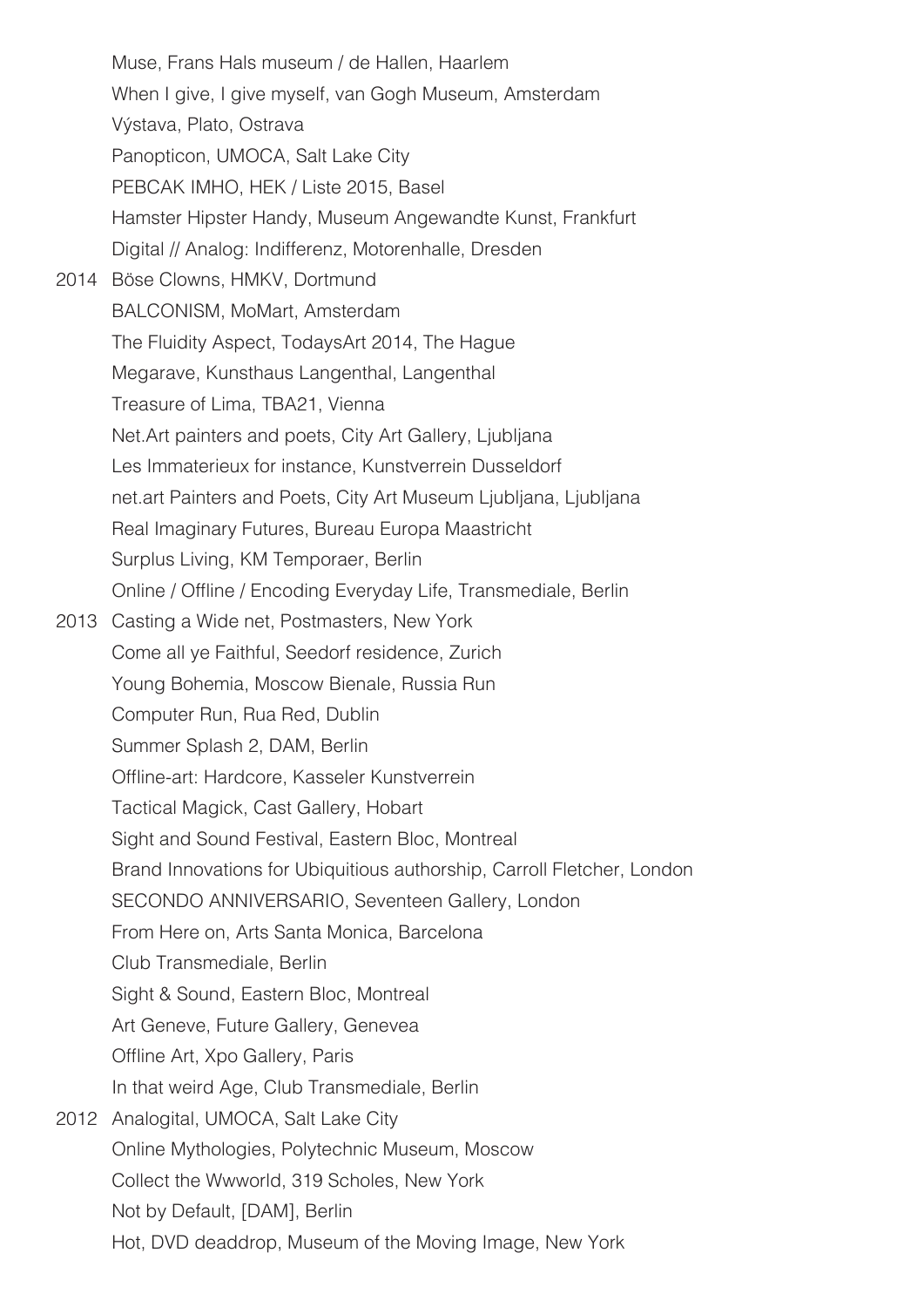Streamlines, Kansas Gallery, New York Collect the Wwworld, Haus für elektronische Künste, Basel From here on, Fotomuseum, Antwerpen DOTCOM, Centre d'Art Bastille, Grenoble GIF's 4 life, Irish Museum of Contemporary Art, Dublin Tranceiver, Bemis Center for Contemporary Art, Omaha In-compatible, Transmediale, Berlin The rescue of the Effects, General Public, Berlin 2011 Screen test, CAC, Cincinnati, USA Collect the Wwworld, the LINK center, Brescia Transcendental Empiricism, Rob Tufnell, London Truck Gallery, Calgary Moscow Biennale, Moscow Genius without talent, de Appel, Amsterdam From here on, Rencontre d'Arles Landart for a new Generation, MAMA, Rotterdam Gegen Null, Binz39, Zurich Filetype, Gallery 400, Chicago A Painting Show, Autocenter, Berlin Curator Battle, Aaron Moulton v.s. Carson Chan, Grimuseum, Berlin Memery, MassMoCA, Boston Big screen project / CultureHall, New York Gif Show, MU, Eindhoven 2010 LaFiac.com, Paris Artie Vierkant & Constant Dullaart, Extra Extra, Philadelphia, USA Sound wwwalk, Vienna Eine Hand voll Leben, Atelierhof Kreuzberg, Berlin Easyjetsetters & Protection, Forgotten Bar Project, Berlin Palais Paradiso, Amsterdam 3 hours in one second, BASSO, Berlin Fluxus, WORM, Rotterdam Don't worry be happy, MAMA, Rotterdam 2009 Photography in Reverse, FOAM Museum, Amsterdam Versions, NIMK, Amsterdam MBIBTY, Lyon Biennial, Lyon Off the record, Stedelijk Museum, Amsterdam Here we are there we go, NIMK, Amsterdam Contemporary Semantics Beta, Arti et Amicitiae, Amsterdam Forms of Melancholy, Sego Art Center, Utah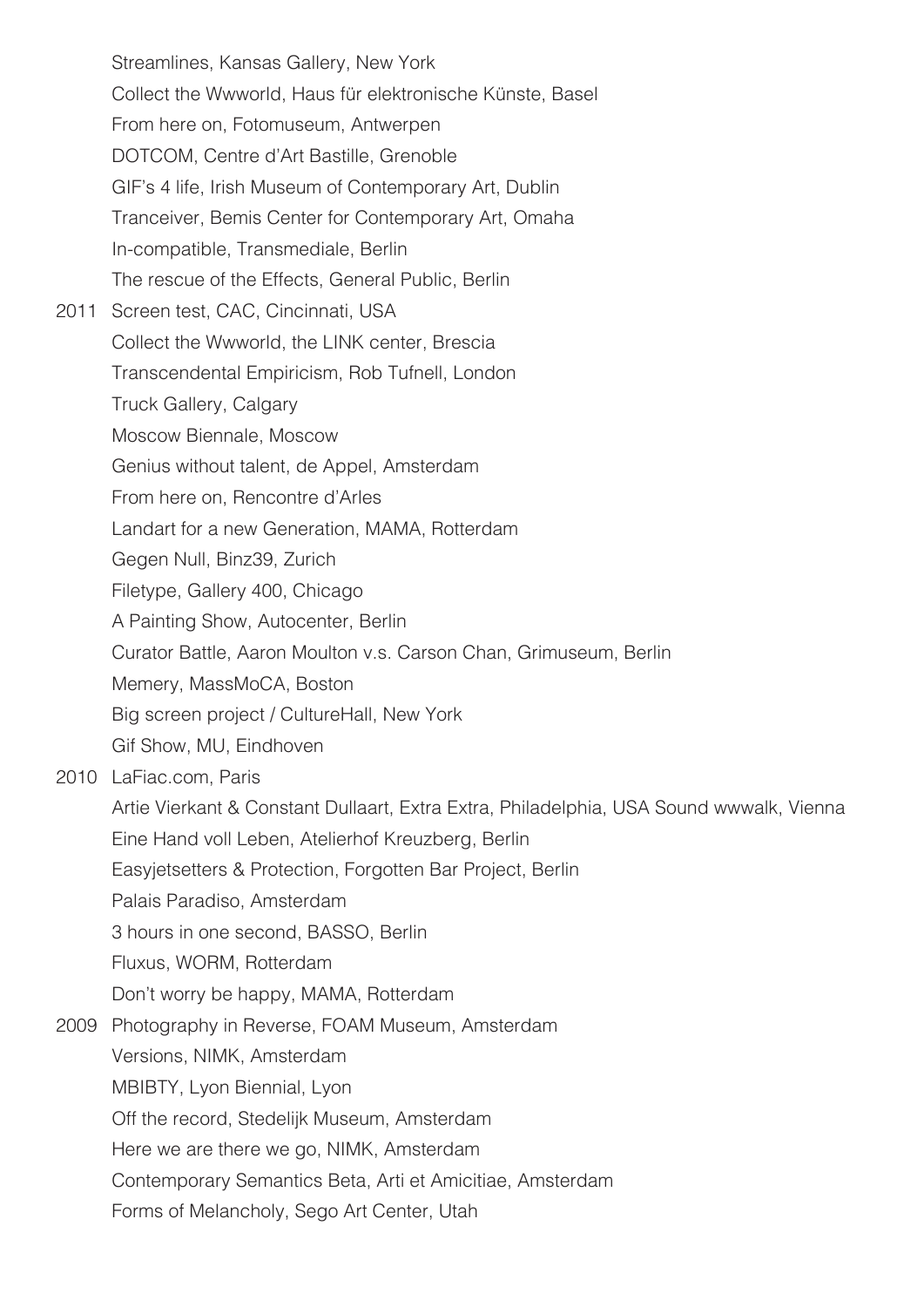## **SCREENINGS (SELECTION)**

- 2016 International Film Festival, Rotterdam
- 2011 Prosume this, Berlin Lost & Found, Amsterdam
- 2009 Lost & Found in the New Museum, New York Just add Water, by Pascual Sisto, DeSoto Gallery, Los Angeles Secret Life, part of Version Festival, by Ola Vasiljeva, Chicago Mirror Site by Jon Rafman, MWNM, New York

# **CURATORIAL PROJECTS (SELECTION)**

- 2013 Another Fluxconcert in Amsterdam (Googleism), NASA, Amsterdam
- 2011 Interfacial Gesture Salon, CSS Bard with Laurel Ptak
- 2010 Public Interfacial Gesture Salon, Berlin and Vienna
- 2009 Versions, NIMK, Amsterdam Video Vortex, Cimatics, Atomium Brussels Lost & Found, New Museum, New York Contemporary Semantics Beta, Arti et Amicitiae, Amsterdam
- 2009-2008 Lost and Found, Amsterdam
- 2008 K.I.S.S, www.clubinternet.org
	- CYCLUS DVD, Mr motley magazine
- 2006 The €10.000 show, w139, Amsterdam

# **LECTURES, PREFORMANCES, DEBATES AND SEMINARS (SELECTION)**

- 2020 De internet marathon, De Balie, Amsterdam, NL
- 2019 The instagram Bot Industrial Complex, Photographers Gallery, London, UK KeyNote for Dutch Culture
- 2017 Dulling Down The Obsolescence of Intelligence, Transmediale, HWK, Berlin, DE How Do Neural Networks Access Culture? Victoria & Albert Museum, London, UK
- 2016 Rijksakademie van Beeldende Kunsten, Amsterdam, NL Workshop museum Tamayo, Mexico city, MX Lecture 'Media Catastrophe' HKM, Cologne, DE Jan van Eyck, Maastricht, NL Net-Art materiality, panel, Whitechapel, London, UK Beasts, Bodies and Bots, Studium Generale, Rietveld Academie, Amsterdam, NL 2015 Competing with the outsourced, Mertz Academy, Stuttgart, DE Writing Workshop, Sydney Biennale, Sydney, AU

Neo Liberal Lulz, Stroom, Den Haag, NL

Art as Start up? Spike magazine at Paris Internationale, Paris, FR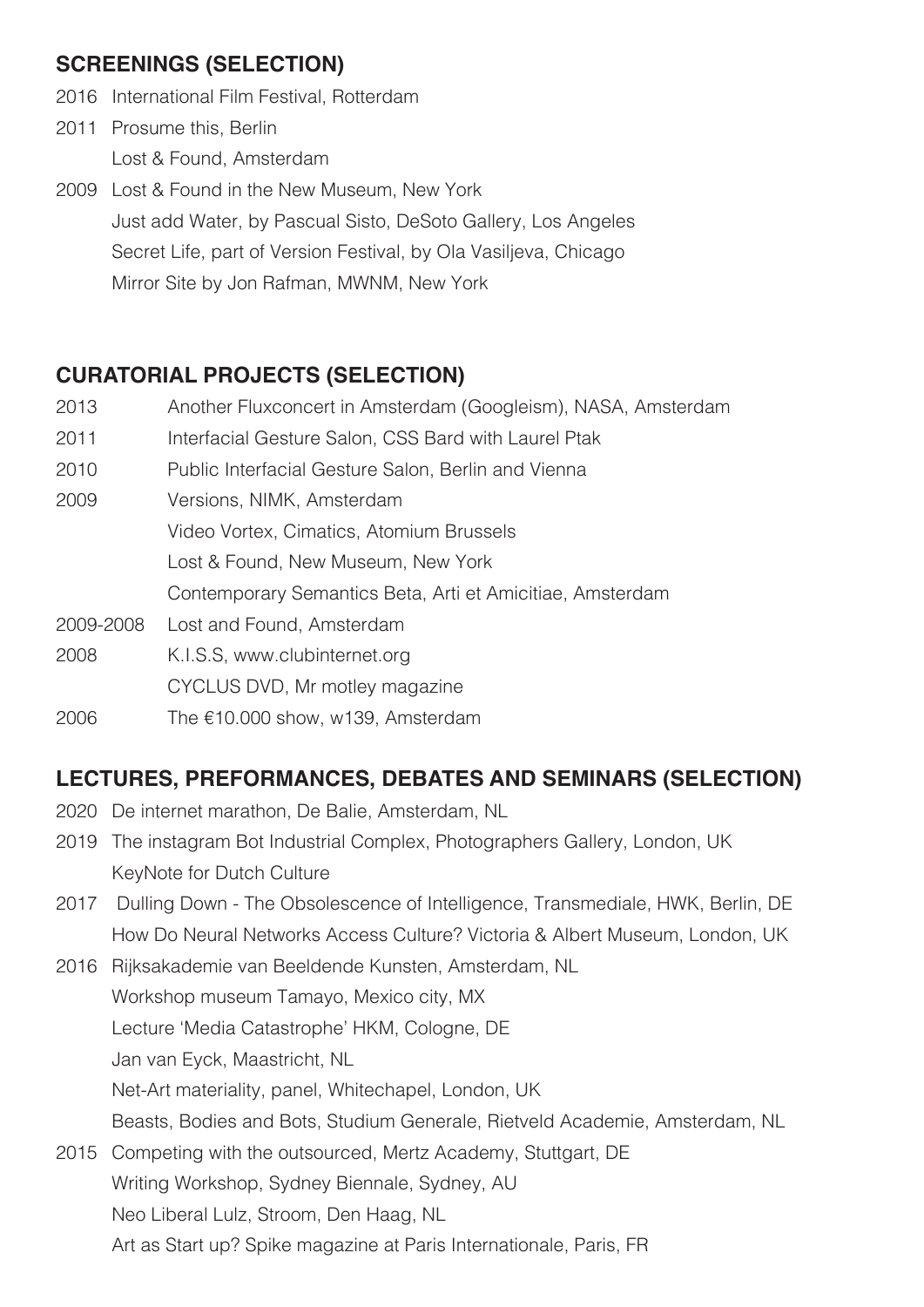Lunchbytes conference, Haus der Kulturen der Welt, Berlin, DE Lafayette Re:Source, Paris, FR Les Immatériaux: towards the virtual with J.-F. Lyotard, Courtauld institute London, UK Internetional, Witte de With, Showroom Mamma, V2, Rotterdam, NL Share this, Het Nieuwe Instituut, Rotterdam, NL

- 2014 Do You Follow? Art in Circulation #2, Rhizome/ICA, London, UK Society: Utopia, Lunch Bytes #1 Seminar, Stockholm, SE
- 2013 Marc Berville Projects Paris, FR
- 2012 MIACA, Hong Kong PAF, Olomouc Digital October, Moscow OCT design Museum, Shenzhen, China Guangzhou art academy, Guangzhou, China Global Art Forum, Dubai New Silent Series, New Museum, New York, USA Utah Moca, Saltlake City The Influencers, Barcelona Transmediale, Berlin
- 2011 Visual responses to a colonized medium, Museum für Angewante Kunst, Vienna
- 2010 Data 4.4 Dublin
	- Dropshadow talk, Berliner Technische Kunsthochschule, Berlin

Domain (rhizome), 01SJ biannual, San Jose

Incubate, Tilburg

Performikka Internetikka, NIMK, Amsterdam

- 2009 Society of the Query, Amsterdam Video Vortex, Cinemania, Atomium Brussels Impact online, the slow web, Utrecht Jury member International Bunker Film Festival, Ventimiglia
- 2007 Moderator, vvork.com artblog discussion, Gallerie West, The Hague

### **AWARDS**

- 2015 Prix Net-Art
- 2004 One Minute Award
- 2003 One Minute Award

#### **RECINDENCIES**

- 2017 ISCP residency, Mondriaan Fund, New York City, USA
- 2014 Opening Times, London, UK
- 2013 [ space ] residency with Goethe Institute, London, UK
- 2012 OCAT, Shenzhen, China